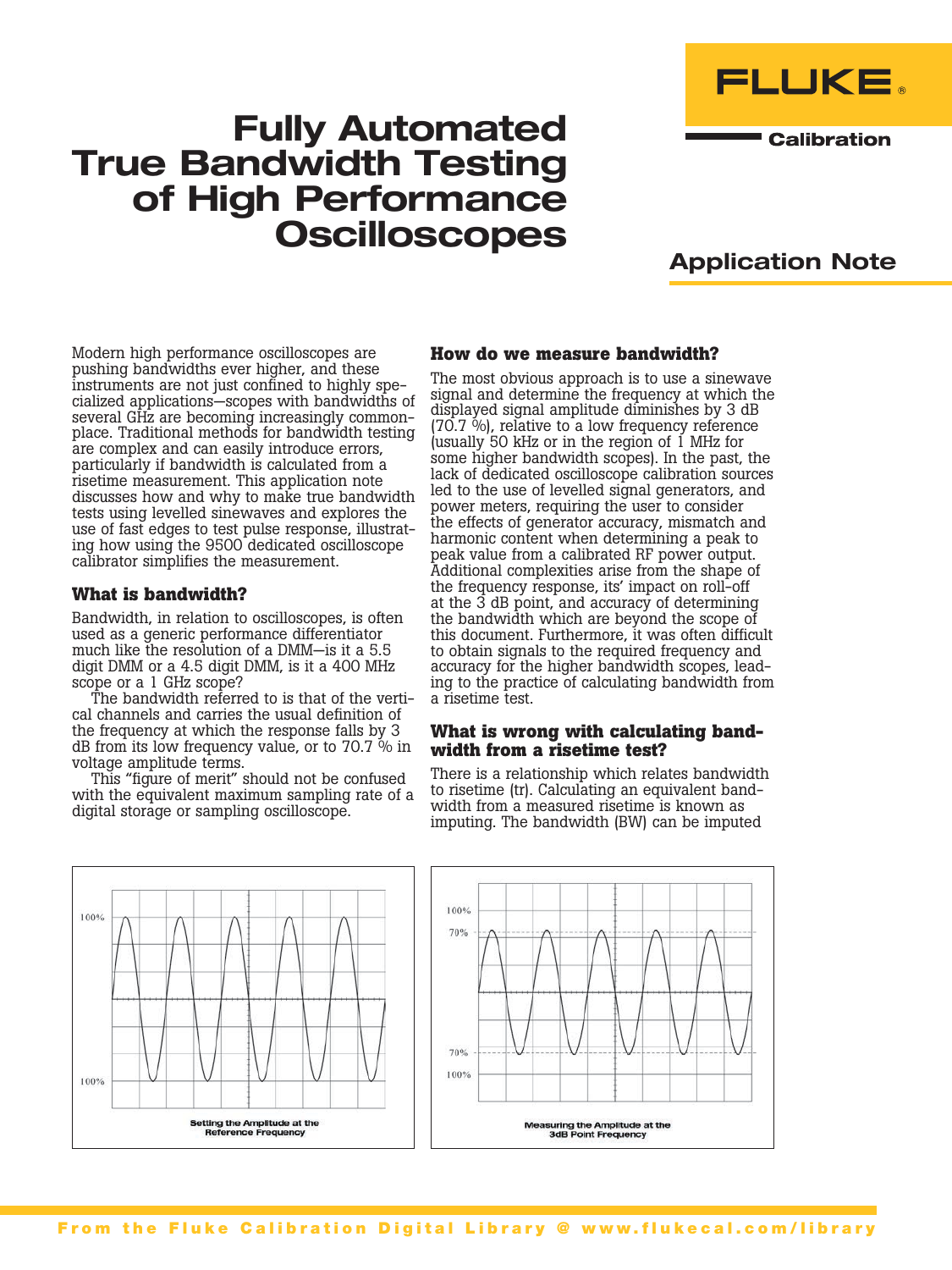

(calculated) from BW (MHz) =  $350 / tr$  (ns), which is only valid if the scope's response follows that of a theoretical Gaussian filter. But most scopes do not follow a Gaussian response, errors can be introduced in the imputed band- width, and a simple risetime test will not provide information on the shape of the scope's frequency response. In the absence of a suitable sinewave source, this method has been popular as an alternative, and is still used for the very high bandwidth scopes, in the region of 20 GHz.

It is necessary to know the actual risetime (transition time) of the calibration signal (trcal) to calculate the risetime of the UUT (truut ) from the displayed risetime trdisp2 = trcal2 + truut2.

Using a sinewave for bandwidth testing will enable the entire frequency response to be examined, looking for dips and peaks in the frequency response, which cannot be determined from risetime testing alone.

### **What should fast edges be used to test?**

A high integrity fast edge is used to test the pulse response of the oscilloscope, measuring the vertical channel risetime and looking for any aberrations (undershoot and overshoot) on the displayed edge.

It should be remembered that the observed risetime depends on the speed of the edge used for testing, and the actual risetime of the edge used should be known and corrected for, otherwise there can be a significant error in the measurement. If the applied edge speed is faster than 20% of the scope risetime, less than 2 % error is introduced in the displayed risetime, which is generally considered acceptable.

# **Using the 9500 Oscilloscope Calibrator**

The Fluke Calibration 9500 Oscilloscope Calibrator is available with a number of maximum levelled sinewave output frequency options from 400 MHz to 3.2 GHz, calibrated directly in terms of peak to peak voltage. When fitted with the 3.2 GHz option and using a 9530 Active Head, the Fluke Calibration 9500 can supply accurately levelled sinewaves up to 3.2 GHz, enabling true bandwidth testing of scopes up to 3.2 GHz. These high bandwidth scopes will have a dedicated 50Ω input and the 9500 should be configured for the  $50\Omega$  setting. If multiple 9530 heads are available, the testing can be fully automated with no user interven- tion to swap channels or change terminators. The 150 ps fast edges available from the 9530 Active Head enables accurate risetime and pulse response testing. The 9500 displays the actual calibrated risetime of the output, allowing the true scope risetime to be calculated from the observed risetime. (The calibrator risetime is also available via GPIB allowing for full automation.) For scopes of bandwidth less than around 450 MHz (corresponding to a risetime of greater than 750 ps), it is generally not necessary to consider the calibrator's risetime when using the 150 ps edge output from a 9530 Active Head.

If you have one of the lower frequency option 9500s and a 9530 Active Head, you could use the 150 ps fast edge to impute the equivalent bandwidth of a scope from a risetime test, bear- ing in mind the limitations discussed above. Remember to consider the calibrated risetime of the 9500 edge output when making the calculation, by first determining the scope risetime from the displayed risetime and 9500 edge risetime,